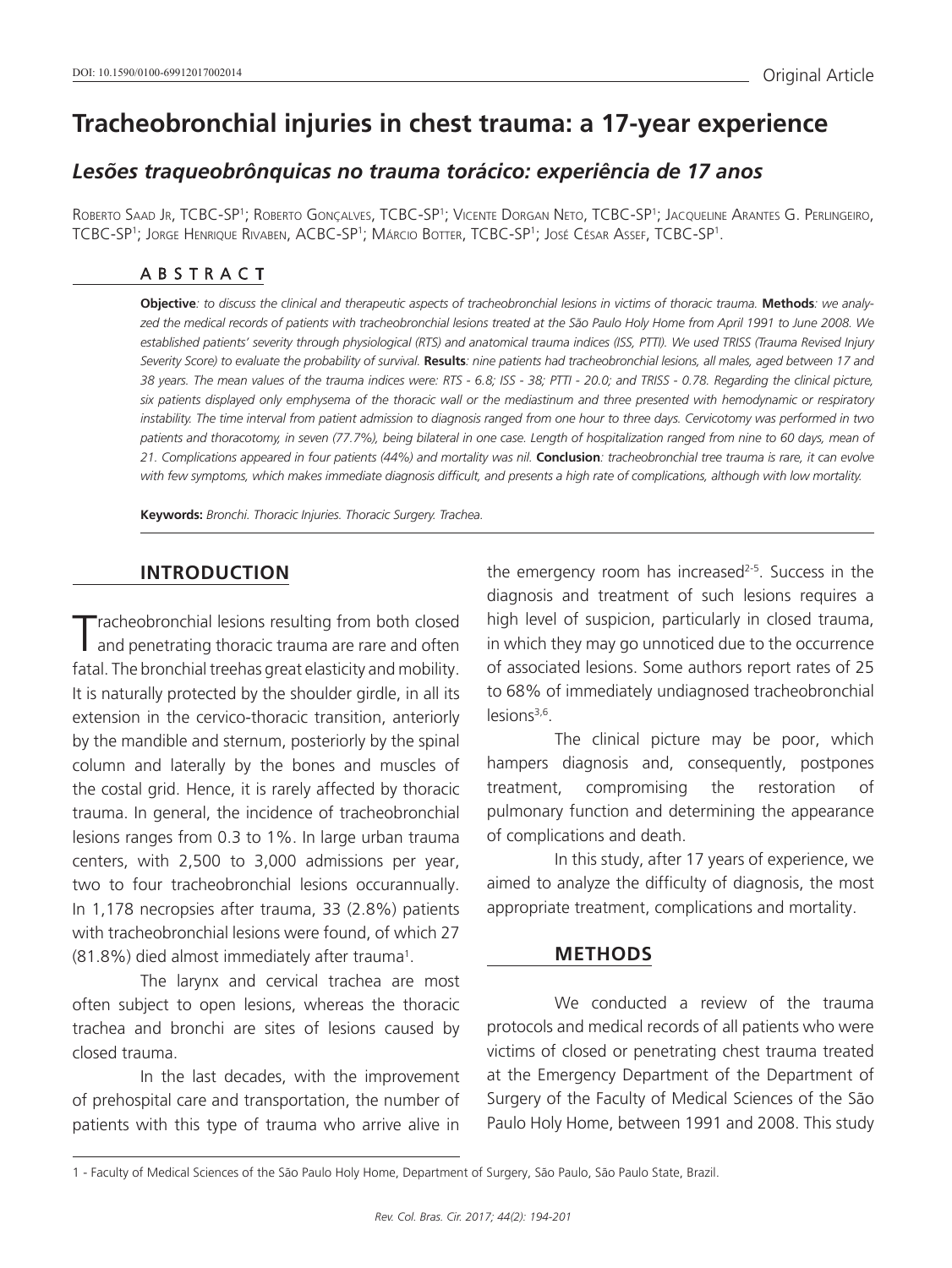was approved by the Ethics and Research Committee of the Faculty of Medical Sciences the São Paulo Holy Home (protocol # 052/11).

We included all patients with tracheobronchial lesions above the age of 14. Younger individuals were treated at the Pediatric Service. We excluded cases with iatrogenic lesions (intubation, surgical manipulation), those exposed to the ingestion of chemical agents or those who sustained injuries caused by hot vapors.

We characterized patient severity by the physiological (RTS – Revised Trauma Score) and anatomical (ISS – Injury Severity Score, and PTTI – Penetrating Thoracic Trauma Index). We used the TRISS – Trauma Revised Injury Severity Score – to evaluate the probability of survival. It consists of the combination of physiological (RTS) and anatomical (ISS) parameters with the patient's age and the mechanism of trauma.

The RTS, created by Champion *et al*. 7 , in 1989, ranges from 0 to 7.84, and the highest values are associated with a better prognosis. This index is based on the Glasgow coma scale, systolic blood pressure and respiratory rate at admission.

The ISS and the PTTI aim at evaluating the organs affected and quantifying the associated complications. The ISS, proposed by Baker *et al*. 8 , varies from 1 to 75: the higher this index, the greater the trauma severity. It relies on the degree of injury of each organ for each body segment.

The analyzed variables included age, gender, etiologic agent, trauma mechanism, hemodynamic status at admission, diagnosis, treatment, complications and mortality. Although the number of cases was small, we mainly sought to quantify the time that was necessary to make the diagnosis between the arrival of the victim and the finding of the tracheobronchial lesion.

### **RESULTS**

Nine patients had tracheobronchial lesions, which meant an average of 0.5 patients per year. All were male, aged between 17 and 38 years, mean of 26. The lesions were produced by penetrating wounds in six cases (66.6%), four of them by firearm projectiles and two by stabbing. The remaining three patients were victims of closed traumas, all run over.



*Figure 1. Bronchial lesion diagnosed by computed tomography. Noti‑ ce continuity solution in the right stem bronchus and accu‑ mulation of air, just below the lesion.*

Regarding the clinical picture, six patients presented only emphysema of the thoracic wall or the mediastinum and they arrived hemodynamically stable in the Emergency Room. At admission, three presented with hemodynamic or respiratory instability, one with hypertensive pneumothorax, one with open pneumothorax and one with massive hemothorax.

The trauma indices averages observed in the nine individuals with tracheobronchial lesions are shown in Table 1.

The time interval required from patient admission to diagnosis ranged from one hour to three days, the majority within 24 hours (Table 2).

Bronchoscopy was performed in six cases and detected the lesions in four of them: one patient with a left tracheal lesion 4cm from the vocal folds, one with a tracheal lesion 2cm from the carina, one with a left bronchial lesion, and one with a bilateral stem bronchial lesion, but diagnosed only of the left lesion,

*Table 1. Average values of trauma indexes.*

| Index        | Average values |
|--------------|----------------|
| <b>RTS</b>   | 6.8            |
| <b>ISS</b>   | 38             |
| <b>PTTI</b>  | 20             |
| <b>TRISS</b> | 0.78           |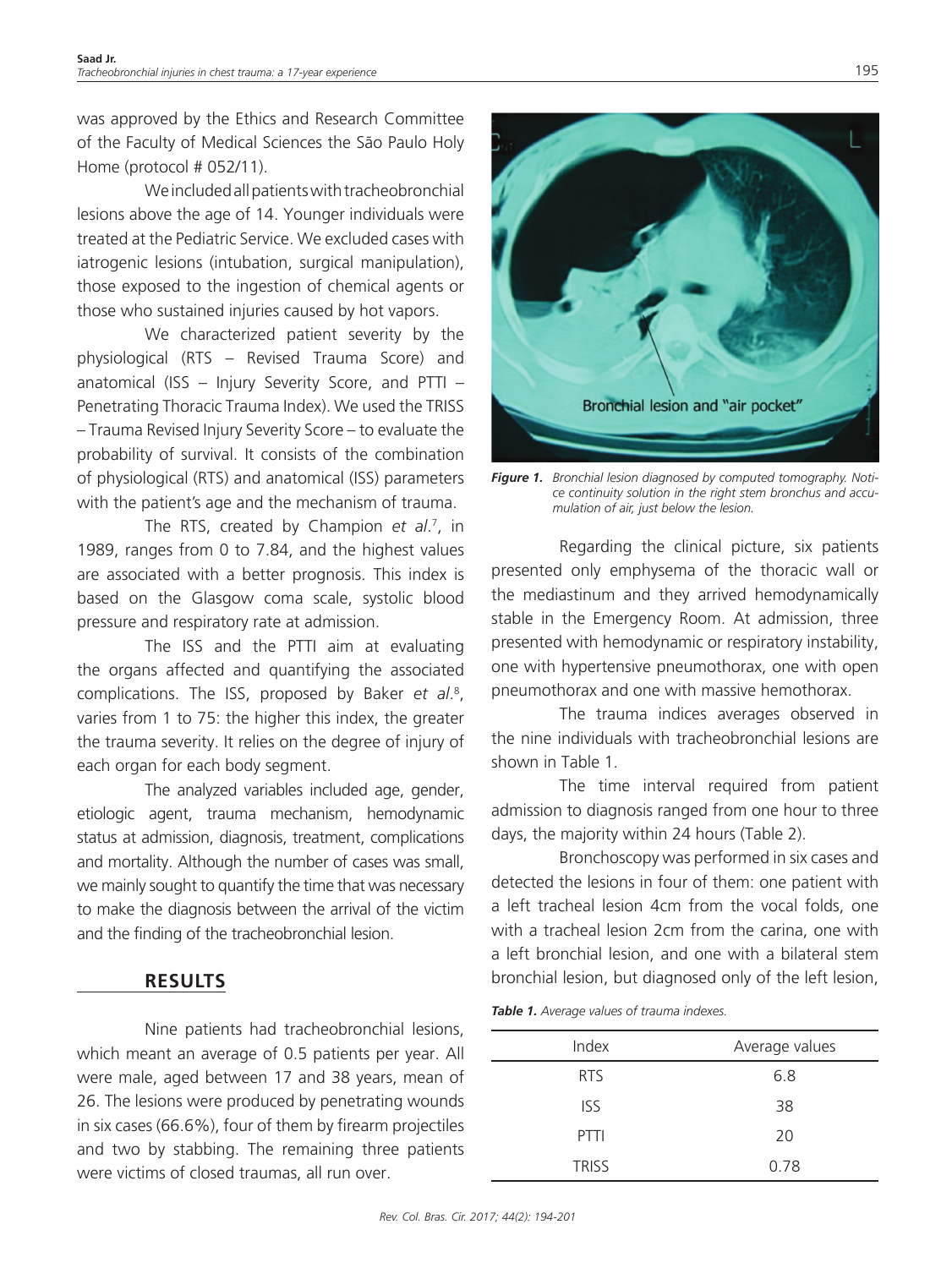

*Figure 2. Chest radiograph. "Fallen lung" sign and complex scapular fracture to the left, denoting a high-energy trauma.*

1.5cm from the carina, the lesion on the right going unnoticed. In the others, the diagnosis was imminently clinical-radiological.

As for evolution and treatment, the patients were submitted to pleural drainage on admission. The bubbling in the drainage system suggestive of a large bronchopleural fistula was observed in six (66.6%) patients.

All patients underwent surgery, and the time elapsed between admission and the operative procedure ranged from one hour to thirty days, most in 30 hours, due to the difficulty in diagnosis.

In both cases of cervical tracheal lesions, the diagnosis was immediate, and primary suture of the lesions was performed, without tracheostomy. One of them, a victim of gunshot injury, had an associated esophageal lesion that was debrided and sutured, with a muscular flap interposition between the esophagus and the trachea.

Posterolateral thoracotomy was performed in seven (77.7%) patients, three on the left, three on the right and one bilateral.

Regarding the type of lesion found in the intraoperative period, we observed a partial airway section in seven (70%) cases and a complete section in three (30%). It is worth remembering that there were nine patients, but with a total of ten main respiratory tree injuries.

One of the patients, a victim of infraclavicular gunshot wound with an intrathoracic tracheal lesion 2cm from the carina in its membranous portion, also had an esophageal lesion 25cm from the upper dental arch and a thoracic duct lesion. Access was through a right thoracotomy, withdebridement and suture of the trachea and esophagus wounds, and ligation of the thoracic duct. The esophageal lesion was tangential. This patient evolved with pleural empyema, but with good resolution and hospital discharge in nine days.

One patient had three gunshot wounds, one in the face, one left paravertebral and one abdominal. At admission, he had abdominal pain, oral bleeding, subcutaneous emphysema and pneumothorax. He was initially submitted to thoracic drainage, exploratory laparotomy and suture of the lip wound. Intraoperative pan-endoscopy was normal. He evolved well, but with persistent image of pulmonary collapse at chest radiograph and small air leak through the chest drain. The bronchoscopy was repeated and there was no evidence of airway lesion. Computed tomography of the chest was performed, showing an image suggestive of injury to the bronchus in the upper right lobe (Figure 1). He was submitted to right thoracotomy, which revealed an almost complete lesion, with ischemia of the remaining tissue in the emergence of the upper lobebronchus, and it was decided to complete the section of the bronchus, resecting all ischemic areas, with its subsequent reimplantation. There was no associated vascular lesion. There was immediate pulmonary re-expansion, but as a result of spinal cord injury and paraplegia, he evolved with pneumonia and the total hospitalization time reached 60 days.

The patient with stabbing wound on the back admitted in shock was drained and operated soon after admission. The exploratory laparotomy showed no lesion and he was then submitted to right thoracotomy due to hemodynamic instability and air leakage through the chest drain. The findings were a lesion in the bronchus to the inferior lobe and a concomitant arterial lesion, with active bleeding. Right inferior lobectomy was performed. He evolved with air fistula for seven days and partial atelectasis of the middle lobe that remained for ten postoperative days, but with satisfactory resolution with respiratory physiotherapy.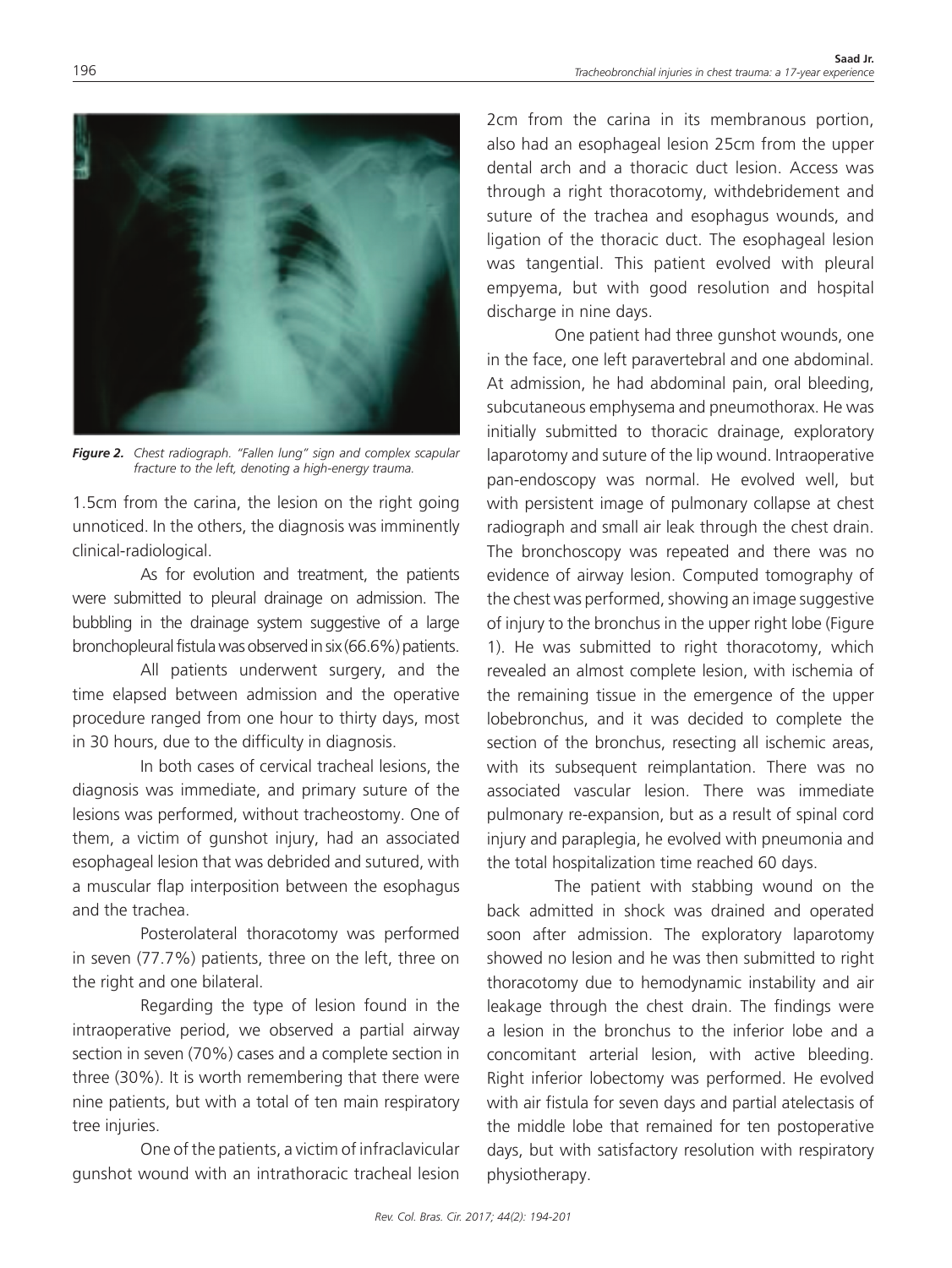|   | Age | Trauma           | Findings                        | Associated<br>injuries                                      | Diagnostic<br>procedure | Diagnosis<br>(time) | Surgery                  | Length<br>of stay | Evolution                                                                  |
|---|-----|------------------|---------------------------------|-------------------------------------------------------------|-------------------------|---------------------|--------------------------|-------------------|----------------------------------------------------------------------------|
|   | 26  | Gunshot          | Low trachea                     | Esophageal<br>injury                                        | Bronchoscopy            | 1 hour              | Left<br>Thoracotomy      | 9 days            | Empyema<br>Discharge                                                       |
| 2 | 38  | Stabbing         | Cervical<br>trachea             | N <sub>o</sub>                                              | Clinical and x-ray      | On<br>admission     | Cervicotomy              | 11 days           | Discharge                                                                  |
| 3 | 28  | Closed<br>trauma | Left stem<br>bronchus           | <b>No</b>                                                   | Bronchoscopy            | 3 days              | Left<br>Thoracotomy      | 60 days           | Discharge                                                                  |
| 4 | 32  | Gunshot          | Left and right<br>Stem bronchus | No                                                          | Bronchoscopy            | 1 day               | Bilateral<br>Thoracotomy | 10 days           | Discharge                                                                  |
| 5 | 17  | Gunshot          | Cervical<br>trachea             | Esophageal<br>injury, chest<br>Gunshotwound<br>(hemothorax) | Bronchoscopy            | 3 hours             | Cervicotomy              | 14 days           | Discharge                                                                  |
| 6 | 19  | Closed<br>trauma | Left stem<br>bronchus           | N <sub>o</sub>                                              | Clinical and x-ray      | 8 hours             | Left<br>Thoracotomy      | 40 days           | Empyema<br>Discharge                                                       |
| 7 | 24  | Gunshot          | Right stem<br>bronchus          | Gunshotwounds<br>in face and<br>abdomen                     | Clinical and x-ray      | 48 hours            | Right<br>Thoracotomy     | 16 days           | Discharge                                                                  |
| 8 | 20  | Stabbing         | Lower Jobar<br>bronchus         | N <sub>o</sub>                                              | Clinical and x-ray      | 1 hour              | Right<br>Thoracotomy     | 12 days           | Atelectasis of middle<br>lobe associated with<br>air leakage.<br>Discharge |
| 9 | 34  | Closed<br>trauma | Left stem<br>bronchus           | N <sub>o</sub>                                              | Clinical and x-ray      | 72 hours            | Right<br>Thoracotomy     | 18 days           | Discharge                                                                  |

|  | Table 2. Characterization of patients with tracheobronchial injury. |  |  |  |  |
|--|---------------------------------------------------------------------|--|--|--|--|
|--|---------------------------------------------------------------------|--|--|--|--|

In the case of closed trauma with left bronchus lesion diagnosed three days after trauma, the radiograph at admission and during evolution showed persistent pneumothorax even after drainage and without air fistula. Chest tomography confirmed this image (sign of the "fallen lung"), also showing animportant pulmonary contusion, including extensive contralateral lung involvement (Figure 2). This patient was operated after clinical improvement of the pulmonary contusion, with 30 days of injury. The intraoperative finding was a partial lesion of the stem bronchus next to the carina, with exposure of the mucosa, requiring resection of the injured segment with end-to-end anastomosis.

In another patient with closed trauma, there was pneumothorax on the admission, which was drained. During arteriography to assess a possible subclavian lesion, he evolved with significant air leakage through the drain and, due to the unavailability of bronchoscopy, underwent bronchography showing a contrast "stop" image in the left stem bronchus. Left thoracotomy was performed, revealing a complete stem bronchus lesion, being treated with pneumonectomy. There was no associated vascular lesion. The time of mechanical ventilation was prolonged and tracheostomy was performed. He presented with pleural empyema and was discharged after 40 days of hospitalization.

The length of hospital stay in our series ranged from nine to 60 days, with a mean of 21. Of the nine patients, three (33.3%) evolved with complications, two pleural empyemas and one middle lobe atelectasis associated with air leakage. There were no deaths in this series.

Of the nine patients, five (55.5%) had associated lesions. Table 2 brings the patients'characteristics.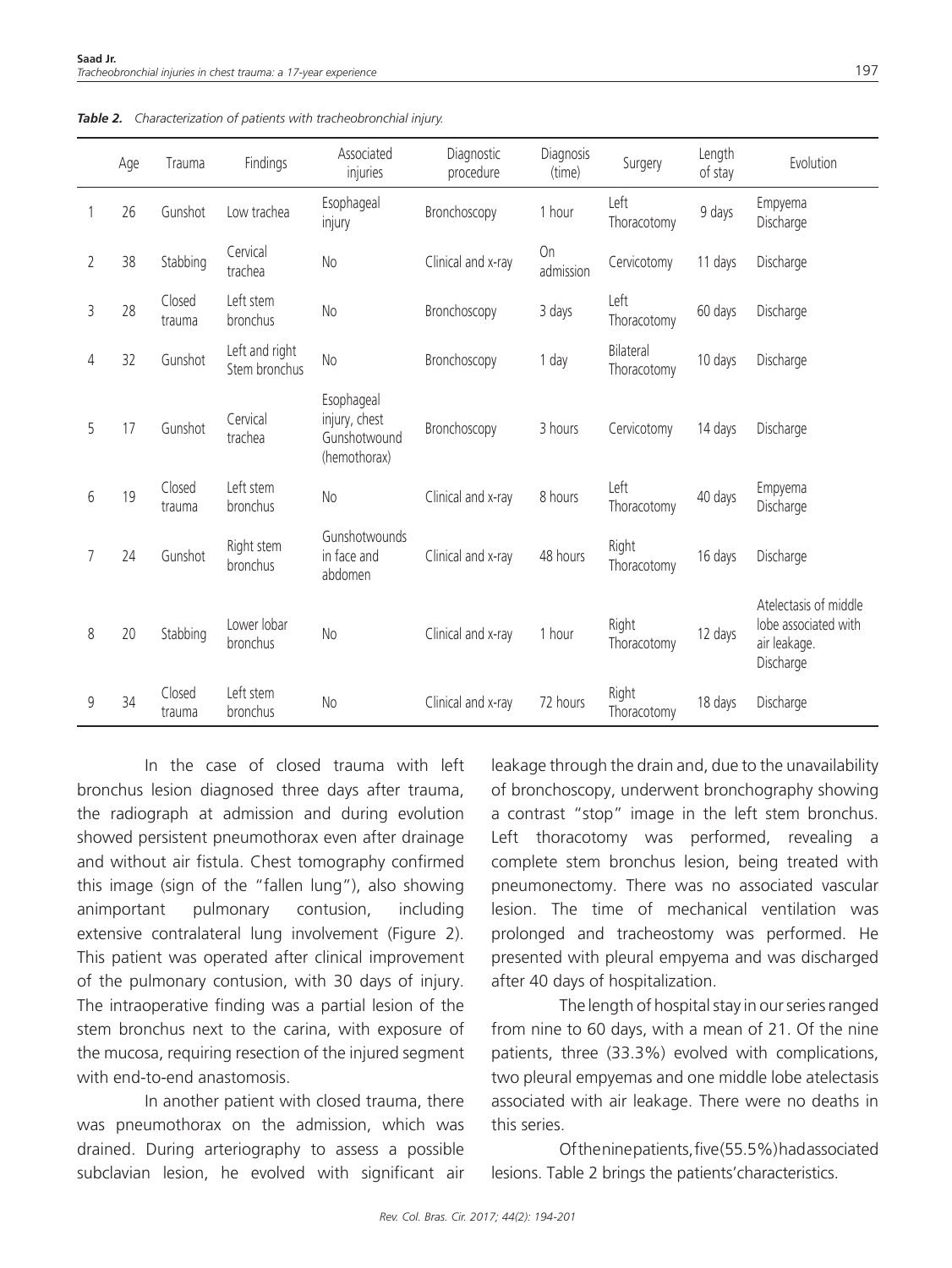#### **Saad Jr.** 198 *Tracheobronchial injuries in chest trauma: a 17-year experience*

### **DISCUSSION**

Tracheobronchial lesions are rare, occurring in 1% to 3% of patients with closed trauma and 2% to 9% of those who suffered penetrating cervical and/ or thoracic injuries<sup>3,4</sup>. In our series of nine patients with tracheobronchial lesions, two were due to closed trauma.

There are other causes of injury: foreign body aspiration, inhalation wounds and even iatrogenic injuries, such as intubation lesions, but they are uncommon.

Cervical tracheal lesions are generally produced by penetrating wounds, being rare in the closed trauma, which preferentially causes lesions in the intrathoracic trachea and stem bronchus, 80% of which up to 2.5cm from the carina. Although most studies show a higher incidence of lesions in the right stem bronchus, considered less protected by the mediastinal structures, in our series the two patients with closed trauma had lesions in the left bronchus. There was a cervical tracheal injury with a stabbing wound and another with a gunshot wound<sup>3,5,9-13</sup>.

The clinical picture varies according to lesion location and severity, and may not be immediately expressed, such as in closed trauma where it is believed to occur in up to two thirds of the tracheobronchial lesions, especially when on the left. In one of our cases, the diagnosis was made after three days and the lesion was on the left.

Subcutaneous and mediastinal emphysema were the most common signs. We did not observe hemoptysis, and pneumothorax occurred in all patients with intrathoracic airway lesions. These are non-specific signs, such as dyspnea, but should be particularly valued when they persist even after initial treatment such as chest drainage.

The radiological findings suggestive of tracheobronchial lesions are pneumothorax, pneumomediastinum, subcutaneous emphysema with air in the deep cervical fascias and a specific but not very sensitive signal is the "fallen lung", generally seen in cases of complete bronchial transection. The literature highlights the presence of pneumothorax in 70% and pneumomediastinum in up to 60% of the cases. The presence of fractures of the first three ribs and sternumclavicular disjunction should also prompt suspicion $3,4,9,11,12$ .

It is important to highlight that up to 10% of patients with tracheobronchial lesions may present normal radiological examination in the immediate post-trauma period<sup>6,14</sup>.

Radiological changes are non-diagnostic, but the presence of pneumomediastinum, persistent refractory pneumothorax, atelectasis and subcutaneous emphysema should raise the clinical suspicion of airway injury, and in this case, bronchoscopy should be the examination of choice, which should locate and characterize the lesion4 . The presence of blood in the airways or difficulty in visualizing the distal bronchial tree may compromise the exam power of resolution. Therefore, some authors recommend repeating the bronchoscopy in the face of clinical suspicion. In intubated patients, where possible, the tube should be removed for proper evaluation<sup>4,6,11,15</sup>.

Regarding bronchography, it is believed to have value for chronic lesions, but it is not a recommended test for the diagnosis of injuries soon after trauma, being even contraindicated in this phase by some authors<sup>9</sup>. We had a single case where it was performed, suggesting a bronchial injury that was confirmed intraoperatively, but it is not our exam of choice. It is worth noting that the diagnosis is not recognized in 79% of patients, since the peribronchial tissues maintain the airway flow temporarily satisfactory<sup>10</sup>.

The ability of computed tomography to make this diagnosis has been improving lately, having been decisive in one of our patients, in whom bronchoscopy did not show the bronchial lesion<sup>16-19</sup>. Recently, with the advent of multi-channel tomography, the method's resolution power in the diagnosis of tracheobronchial lesions has been highlighted<sup>20-24</sup>.

As for associated lesions, the esophagus is the most exposed organ in cervical tracheal trauma, reason why it should always be investigated<sup>2,4</sup>. In our series, of the two cervical tracheal wounds, one had an esophageal lesion that was debrided and sutured. In closed trauma, the incidence of esophageal injury is very low (less than 1%), but this diagnosis should not be forgotten. Due to the same mechanism of trauma, other lesions should be investigated, such as pulmonary contusion associated with multiple rib fractures, scapular fracture and vascular lesions4,5,12. We had one patient with scapular-humeral disjunction and brachial plexus lesion, with concomitant subclavian injury, and another with severe pulmonary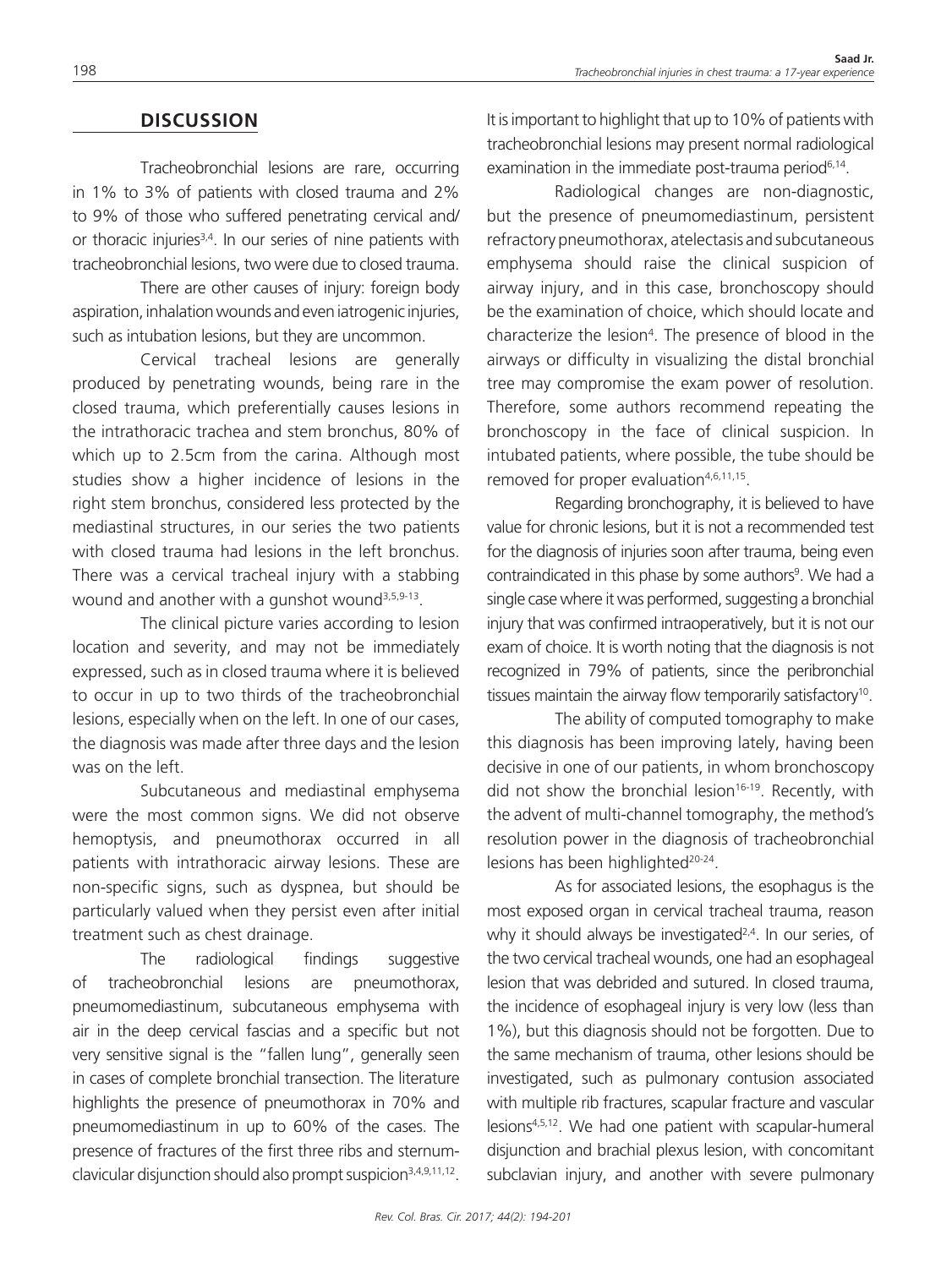contusion associated with multiple rib and scapula fractures,with important left shoulder deformity.

Of the thoracic penetrating injuries, only one had arterial lesion associated with the bronchial injury and this patient underwent inferior lobectomy due to intraoperative hemodynamic instability.

Regarding the approach to tracheobronchial lesions, it is believed that the majority can be treated by debridement and primary repair, both in penetrating and closed trauma<sup>4,6,11,14</sup>. In some situations, end-toend anastomosis may be necessary in both cervical and intrathoracic lesions, and tracheostomy is not mandatory. Small airways lacerations can be treated non-operatively, in selected, hemodynamically stable patients without associated lesions<sup>4,9,14</sup>.

The lesions repair was done with nonabsorbable monofilament suture or with Polyglactin (Vicryl) in separate stitches. A muscle flap was used between the trachea and the esophagus in the combined lesion in one of our cases, as some authors suggest, to avoid late tracheoesophageal fistulas<sup>13,19</sup>.

The access of choice for the intrathoracic lesions is the right thoracotomy, which allows to approach the majority of the intrathoracic lesions, avoiding the aortic arch and better exposing the airway, leaving the left thoracotomy, and even the sternotomy, for more distal left lesions or more complex ones<sup>7,11</sup>.

Pulmonary resections are an alternative, especially in cases of vascular lesions associated with hemorrhage, which makes the bronchial repair difficult. We had two cases in which this was the option: one right inferior lobectomy with vascular lesion and one left pneumonectomy due to complete

lesion in the emergence of the stem bronchus, though without vascular injury.

The excellence of anesthesia is fundamental for the success of the procedure, both in terms of adequate positioning of the endotracheal tube and in the control of airways pressure<sup>5,9</sup>. In our series, we achieved selective intubation in only three cases and this certainly facilitated the approach to the lesion. In the postoperative period, the correct positioning of the tube is also essential, preserving the suture line and reducing pressure on it.

In special situations, particularly in complex and extensive lesions, the use of stents to avoid stenosis has been discussed and can be maintained for six to 18 months<sup>5,6</sup>. We have no experience with the use of airway prostheses in trauma in our Service, and it is our conduct to operate the patient as soon as possible.

The overall estimated mortality for tracheobronchial lesions is 30%. We did not have deaths in our series, but our casuistry is very small. The authors consulted suggest that early diagnosis and treatment of tracheobronchial lesions are associated with better results, with a greater possibility of primary repair, preserving as much as possible the functioning pulmonary parenchyma, and minimizing the risks of stenosis, empyema and other complications, more common in late repairs. We had two patients who evolved with pleural empyema, one with associated lesion of the intrathoracic esophagus and the other operated after thirty days of injury. The other patients had a good evolution.

We believe that the mechanism of trauma and clinical findings should be valued in the suspicion of airway injury and justify the insistence on early diagnosis.

### RESUMO

**Objetivo**: discutir os aspectos clínicos e terapêuticos de lesões traqueobrônquicas em vítimas de trauma torácico. **Métodos**: análise de dados dos prontuários de pacientes com lesões traqueobrônquicas atendidas na Santa Casa de São Paulo no período de abril de 1991 a junho de 2008. A caracterização da gravidade dos doentes foi feita por meio de índices de trauma fisiológico (RTS) e anatômicos (ISS, PTTI). O TRISS (Trauma Revised Injury Severity Score) foi utilizado para avaliar a probabilidade de sobrevida. **Resultados**: nove doentes tinham lesões traqueobrônquicas, todos do sexo masculino, com idades entre 17 e 38 anos. Os valores médios dos índices de trauma foram: RTS- 6,8; ISS- 38; PTTI-20,0; TRISS-0,78. Com relação ao quadro clínico, seis apresentaram apenas enfisema de parede torácica ou do mediastino e três doentes se apresentaram com instabilidade hemodinâmica ou respiratória. O intervalo de tempo necessário para se firmar o diagnóstico, desde a admissão do doente, variou de uma hora a três dias. Cervicotomia foi realizada em dois pacientes e toracotomia foi realizada em sete (77,7%), sendo bilateral em um caso. O tempo de internação variou de nove a 60 dias, média de 21 dias. Complicações apareceram em quatro pacientes (44%) e a mortalidade foi nula. **Conclusão:** o trauma da árvore traqueobrônquica é raro, pode evoluir com poucos sintomas, o que dificulta o diagnóstico imediato, e apresenta alto índice de complicações embora com baixa mortalidade.

**Descritores:** Brônquios. Traumatismos Torácicos. Cirurgia Torácica. Traqueia.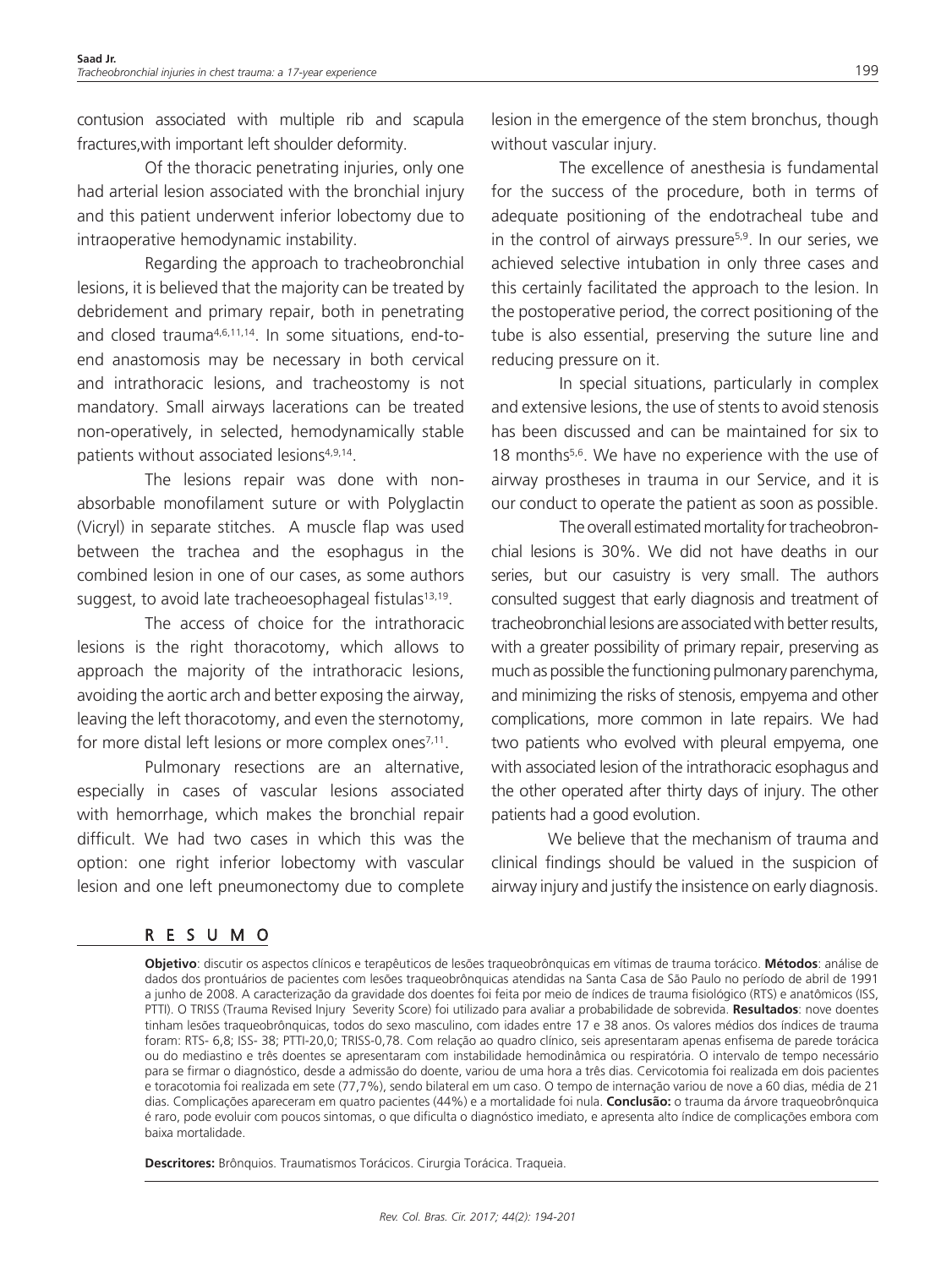# **REFERENCES**

- 1. Marsico GA. Lesões da traqueia e grandes brônquios. In: Marsico GA. Trauma torácico. 1ª ed. Rio de Janeiro: Revinter; 2006. p.147-58.
- 2. Bertelsen S, Howitz P. Injuries of the trachea and bronchi. Thorax. 1972;27(2):188-94.
- 3. Deslauriers J, Beaulieu M, Archambault G, La-Forge J, Bernier R. Diagnosis and long-term follow-up of major bronchial disruptions due to nonpenetrating trauma. Ann Thorac Surg.1982;33(1):32-9.
- 4. Amauchi W, Birolini D, Branco PD, Oliveira MR. Injuries to the tracheobronchial tree in closed trauma. Thorax. 1983;38(12):923-8.
- 5. Taskinen SO, Salo JA, Halttunen PE, Sovijärvi AR. Tracheobronchial rupture due to blunt chest trauma: a follow-up study. Ann Thorac Surg. 1989;48(6):846-9.
- 6. Kiser AC, O`Brien SM, Detterbeck FC. Blunt tracheobronchial injuries: treatment and outcomes. Ann Thorac Surg. 2001;71(6):2059-65.
- 7. Champion HR, Saco WJ, Copes WS, Gann DS, Gennarelli TA, Flanagan ME. A revision of the Trauma Score. J Trauma. 1989;29(5):623-9.
- 8. Baker SP, O'Neill B, Haddon W Jr, Long WB. The injury severity score: a method for describing patients with multiple injuries and evaluating emergency care. J Trauma. 1974;14(3):187-96.
- 9. Soothill EF. Closed traumatic rupture of the cervical trachea. Thorax.1960;15(1):89-92.
- 10. Angood PB, Attia EL, Brown RA, Mulder DS. Extrinsic civilian trauma to the larynx and cervical trachea--important predictors of long-term morbidity. J Trauma. 1986;26(10):869-73.
- 11. Roxburgh JC. Rupture of the tracheobronchial tree. Thorax.1987;42(9):681-8.
- 12. Mussi A, Ambrogi MC, Ribechini A, Lucchi M, Menoni F, Angeletti CA. Acute major airway injuries: clinical features and management. Eur J Cardiothorac Surg. 2001;20(1):46-51; discussion 51-2.
- 13. Cassada DC, Munyikwa MP, Moniz MP, Dieter RA Jr, Schuchmann GF, Enderson BL. Acute injuries of the trachea and major bronchi:

importance of early diagnosis. Ann Thorac Surg. 2000;69(5):1563-7.

- 14. Edwards WH Jr, Morris JA Jr, DeLozier JB 3rd, Adkins RB Jr. Airway injuries. The first priority in trauma. Am Surg. 1987;53(4):192-7.
- 15. Kirsh MM, Orringer MB, Behrendt DM, Sloan H. Management of tracheobronchial disruption secondary to nonpenetrating trauma. Ann Thorac Surg. 1976;22(1):93-101.
- 16. Chen JD, Shanmuganathan K, Mirvis SE, Kileen KL, Dutton RP. Using CT to diagnose tracheal rupture. AJR Am J Roentgenol. 2001;176(5):1273-80.
- 17. Noboru N, Fumio M, Shunsuke Y, Kichizo K, Masayuki Y, Sadaki, et al. Chest radiography assessment of tracheobronchial disruption associated with blunt chest trauma. J Trauma. 2002;53(2):372-7.
- 18. Balci AE, Eren N, Eren S, Ulkü R. Surgical treatment of post-traumatic tracheobronchial injuries: 14-year experience. Eur J Cardiothorac Surg. 2002;22(6):984-9.
- 19. Helmy N, Platz A, Stocker R, Trentz O. Bronchus rupture in multiply injured patients with blunt chest trauma. Eur J Trauma. 2002;28(1):31-4.
- 20. Le Guen M, Beigelman C, Bouhemad B, Wenjïe Y, Marmion F, Rouby JJ. Chest computed tomography with multiplanar reformatted images for diagnosing traumatic bronchial rupture: a case report. Crit Care. 2007;11(5):R94.
- 21. Faure A, Floccard B, Pilleul F, Faure F, Badinand B, Mennesson N, et al. Multiplanar reconstruction: a new method for diagnosis of tracheobronchial rupture? Intensive Care Med. 2007;33(12):2173- 8. Epub 2007 Aug 8.
- 22. Kaewlai R, Avery LL, Asrani AV, Novelline RA. Multidetector CT of blunt thoracic trauma. Radiographics. 2008;28(6):1555-70.
- 23. Savas R, Alper H. Fallen lung sign: radiographic findings. Diagn Interv Radiol. 2008;14(3):120-1.
- 24. Tamura M, Oda M, Matsumoto I, Fujimori H, Shimizu Y, Watanabe G. Double-barrel reconstruction for complex bronchial disruption due to blunt thoracic trauma. Ann Thorac Surg. 2009;88(6):2008-10.